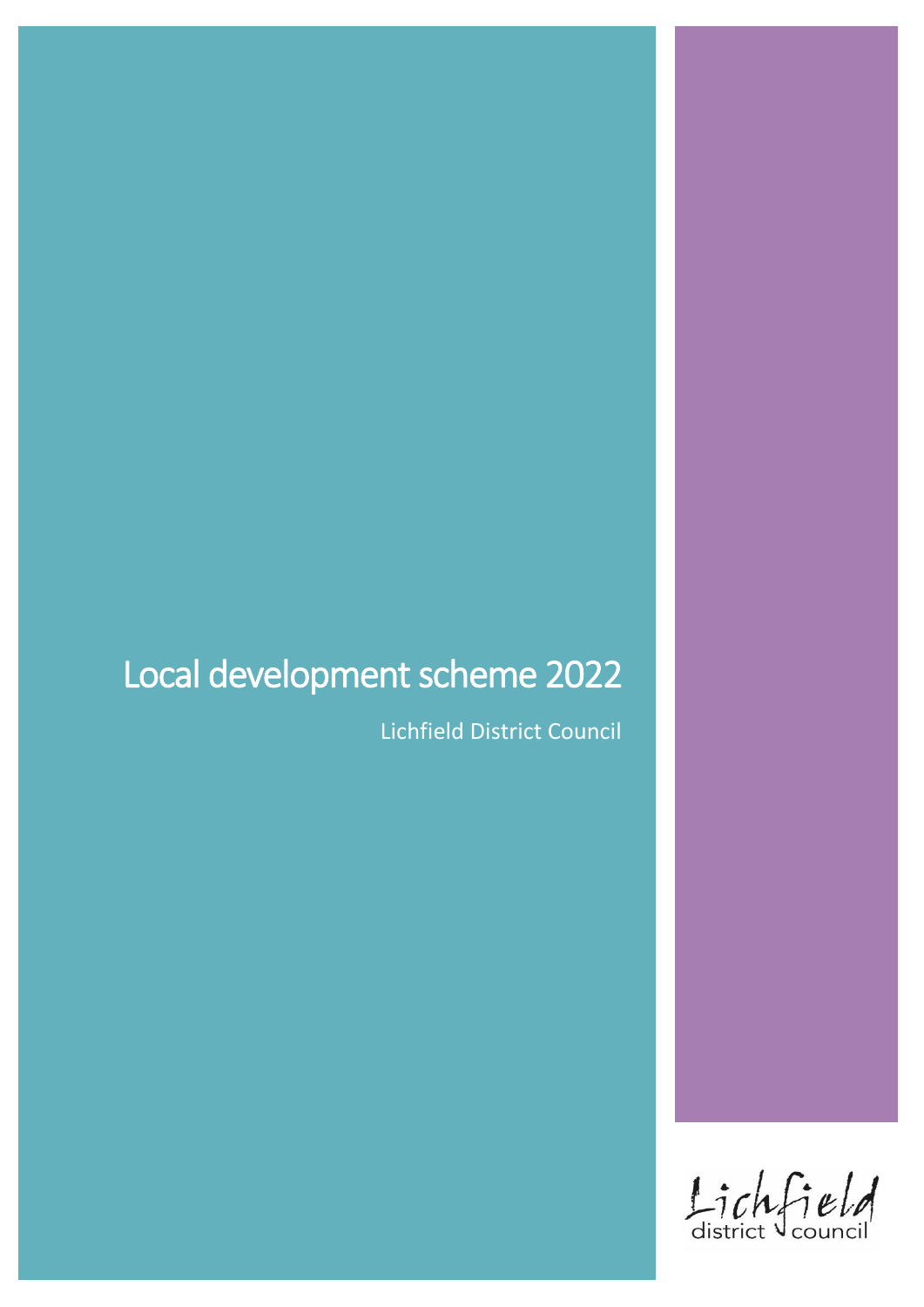If you need this in another format, such as large print, please call Lichfield District Council on 01543 308000 and ask to speak to the Spatial Policy and Delivery team or emai[l developmentplans@lichfielddc.gov.uk.](mailto:developmentplans@lichfielddc.gov.uk)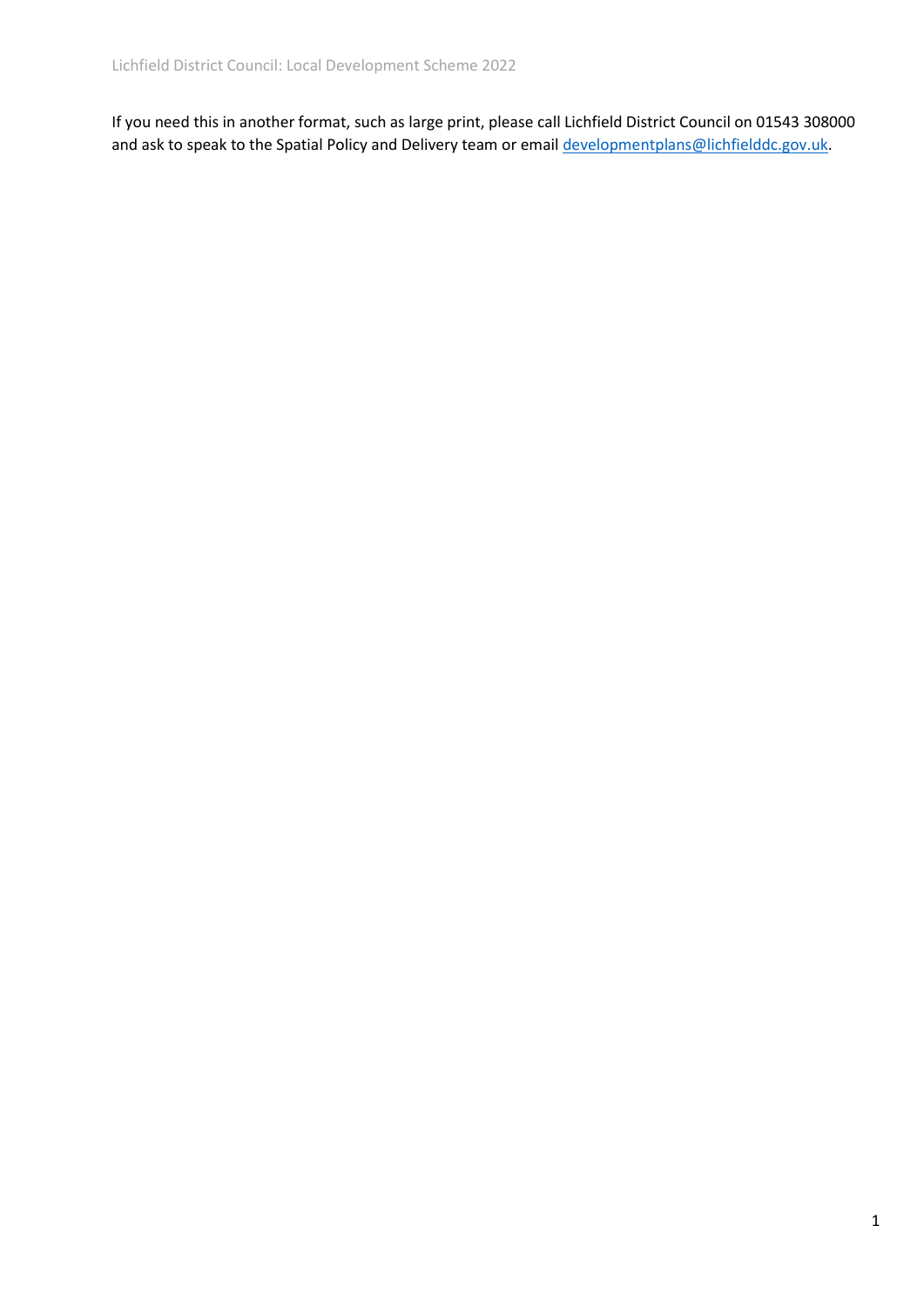### Contents

| 1. |  |
|----|--|
| 2. |  |
|    |  |
|    |  |
|    |  |
|    |  |
|    |  |
|    |  |
|    |  |
|    |  |
|    |  |
|    |  |
|    |  |
|    |  |
| 3. |  |
| 4. |  |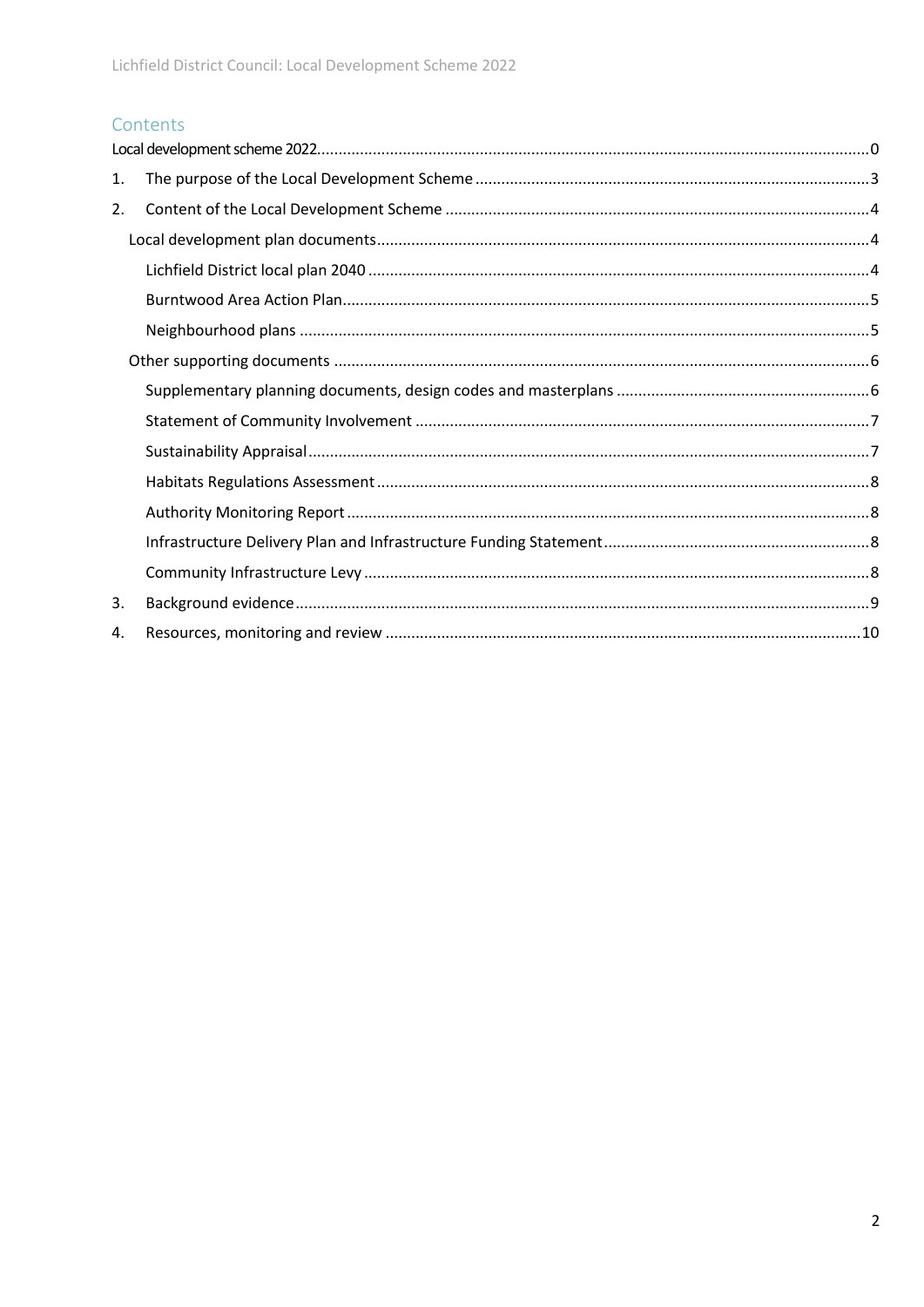### <span id="page-3-0"></span>1. The purpose of the Local Development Scheme

- 1.1 Councils are required to produce a Local Development Scheme (LDS) under section 15 of the Planning [and Compulsory Purchase Act 2004](https://www.legislation.gov.uk/ukpga/2004/5/contents) (as amended by the Localism Act 2011). The Local Development Scheme must specify the documents which when prepared will comprise the local development documents for the area. For Lichfield District the local development documents are th[e Local Plan](https://www.lichfielddc.gov.uk/local-plan/adopted-local-plan) which is a Development Plan Document (DPD) and any [Supplementary Planning Documents](https://www.lichfielddc.gov.uk/planning-policy/supplementary-planning-documents-2/1) (SPDs).
- 1.2 This Local Development Scheme, sets out the timetable for the production of the local development documents which will be produced by Lichfield District Council over the next three year period (April 2022 to April 2025). This supersedes the council's 2020 LDS. It enables everyone to know the timetable for the production of the local plan and any supplementary planning documents if known at the time of producing the LDS $<sup>1</sup>$ .</sup>
- 1.3 The [National Planning Policy Framework](https://www.gov.uk/government/publications/national-planning-policy-framework--2) (NPPF) and the associate[d Planning Practice Guidance](https://www.gov.uk/government/collections/planning-practice-guidance) (PPG) sets the national context. The council must take account of this national policy in preparing plans. This national policy may also be relevant to decisions on individual planning applications and appeals.
- 1.4 The current development plan for Lichfield District comprises th[e Local Plan Strategy](https://www.lichfielddc.gov.uk/downloads/file/235/local-plan-strategy) which was adopted in 2015 and th[e Local Plan Allocations](https://www.lichfielddc.gov.uk/downloads/file/1228/local-plan-allocations-adopted) document which was adopted in July 2019. In additional there are a number of adopted or 'made' [neighbourhood plans](https://www.lichfielddc.gov.uk/neighbourhood-plans/adopted-neighbourhood-plans/1) within the district which form part of the development plan for their area.
- 1.5 The local plan is accompanied by other planning documents which are not local plan documents, these documents, including SPDs, [Statement of Community Involvement](https://www.lichfielddc.gov.uk/downloads/file/1666/statement-of-community-involvement-2020) (SCI) and the [Authority Monitoring](https://www.lichfielddc.gov.uk/downloads/download/194/authority-monitoring-report)  [Report](https://www.lichfielddc.gov.uk/downloads/download/194/authority-monitoring-report) (AMR)[, section](#page-4-0) two of this local development scheme provides the context to their relationship with the local plan.
- 1.6 The local development scheme is available in hard copy from the District Council on request. It will be subject to an annual review linked to the Lichfield District Council'[s Authority Monitoring Report.](https://www.lichfielddc.gov.uk/downloads/download/194/authority-monitoring-report)

**.** 

 $1$  Local planning authorities can decided to produce an SPD without it being identified within the Local Development Scheme.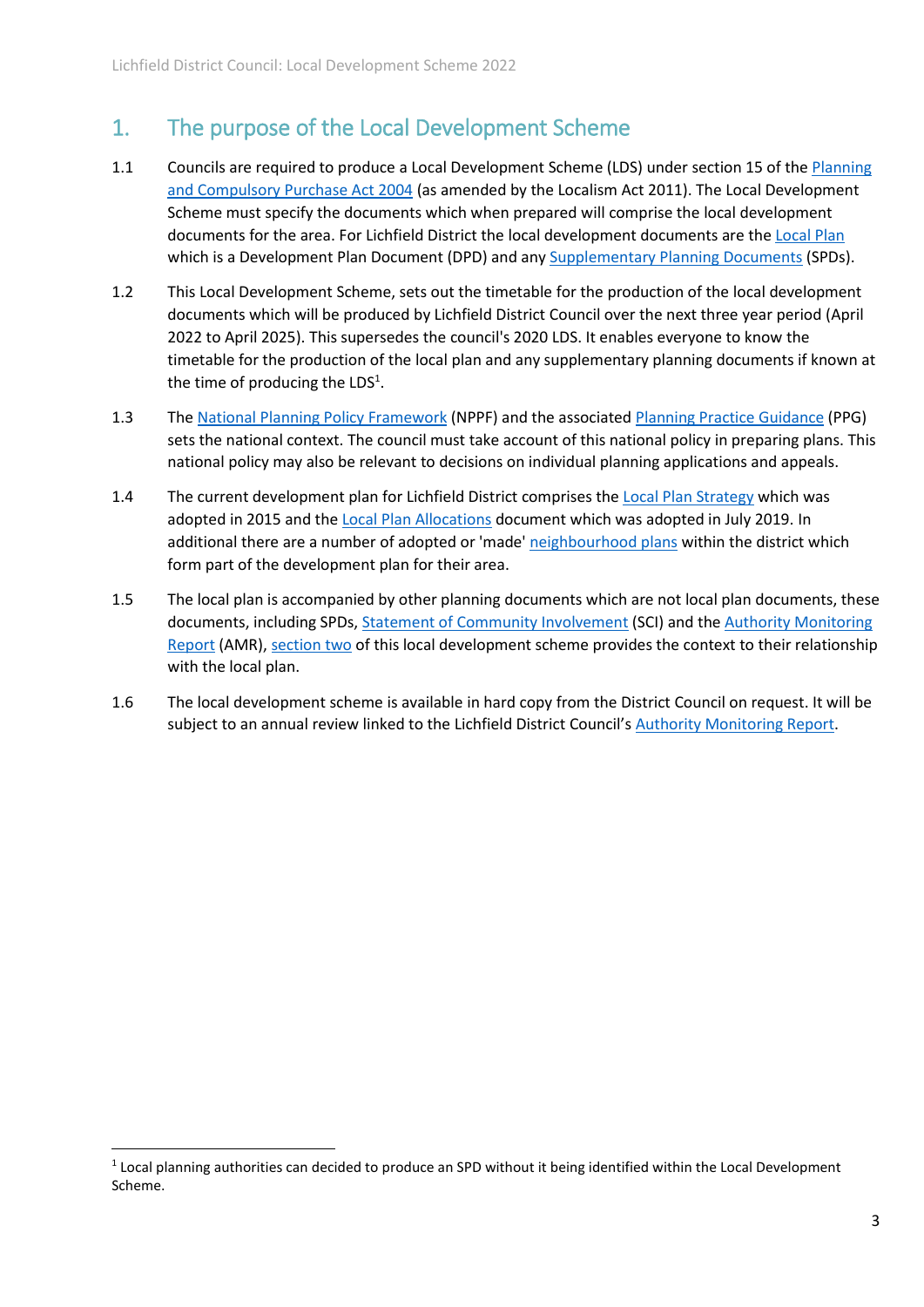### <span id="page-4-0"></span>2. Content of the Local Development Scheme

#### <span id="page-4-1"></span>Local development plan documents

2.1 Within the district the adopted development plan documents (DPDs) are th[e Local Plan Strategy](https://www.lichfielddc.gov.uk/downloads/file/235/local-plan-strategy) and th[e Local Plan Allocations](https://www.lichfielddc.gov.uk/downloads/file/1228/local-plan-allocations-adopted) and the [made neighbourhood plans.](https://www.lichfielddc.gov.uk/neighbourhood-plans/adopted-neighbourhood-plans/1) The Local Plan Strategy and Allocations documents will be replaced with a document called the Lichfield District Local Plan 2040 (formerly called the Local Plan Review). The DPDs provide the framework for managing development, addressing key planning issues and guiding investment across the Lichfield District.

#### <span id="page-4-2"></span>Lichfield District local plan 2040

- 2.2 The Council began reviewing its local plan in April 2018 to meet its commitment within the Local Plan Allocations document and the requirement of th[e National Planning Policy Framework](https://www.gov.uk/government/publications/national-planning-policy-framework--2) to undertake regular reviews of local plans. The District Council is undertaking a comprehensive review of its evidence base and continues to work proactively with partners. It is not proposed to prepare any joint local plan documents with other authorities requiring adoption by all parties.
- 2.3 The following describes the content, coverage, status, chain of conformity and key stages within the timetable for the production of the Lichfield District Local Plan 2040.
	- Role and content of the Local Plan 2040: To produce a document that will review the Local Plan in totality. The document will set a framework for the future sustainable development of the Lichfield District. It will set out the spatial profile and issues facing the district and a vision of how Lichfield District will appear in 2040. It will contain strategic objectives and priorities and a spatial strategy with strategic and non-strategic policies to guide future sustainable development.
	- Coverage: The Local Plan 2040 will cover the whole of the district.
	- Status of the document: The Local Plan 2040 is a development plan document.
	- Conformity: The Local Plan 2040 will be in conformity with th[e National Planning Policy](https://www.gov.uk/government/publications/national-planning-policy-framework--2)  [Framework,](https://www.gov.uk/government/publications/national-planning-policy-framework--2) influenced by local strategies and other cross boundary strategic matters underpinned by relevant and up to date local evidence.

| Local plan 2040 key stage                                            | Date               |
|----------------------------------------------------------------------|--------------------|
| Local Plan Review: Scope, Issues and<br><b>Options</b>               | April 2018         |
| Local Plan Review: Preferred Options and<br><b>Policy Directions</b> | January 2019       |
| <b>Local Plan Review: Preferred Options</b>                          | November 2019      |
| Local Plan 2040 publication                                          | July-August 2021   |
| Submission for examination in public                                 | May-June 2022      |
| Examination in public                                                | Autumn/Winter 2022 |
| Adoption of Local Plan 2040                                          | Summer 2023        |

Time table for the Local Plan 2040: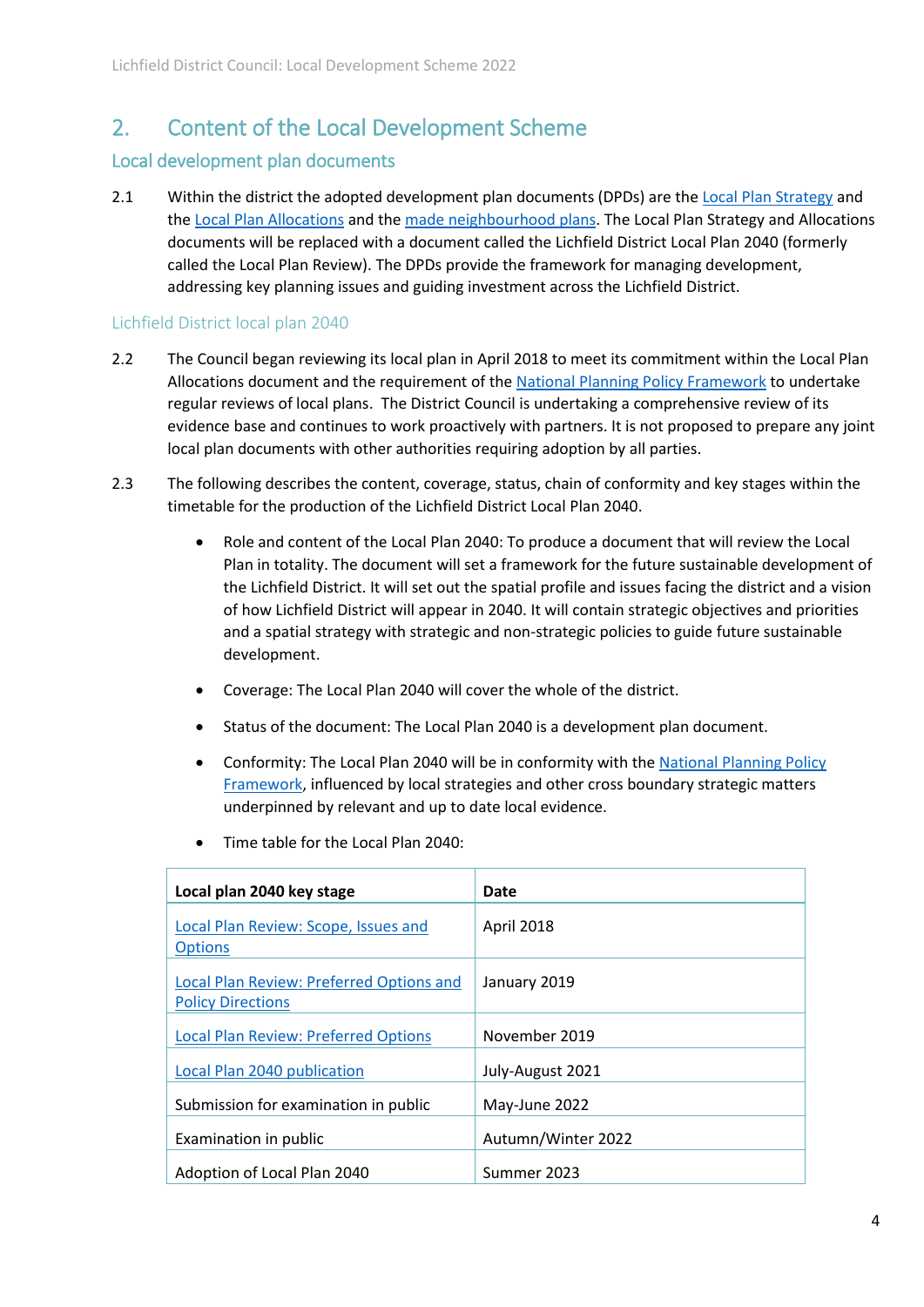#### <span id="page-5-0"></span>Burntwood Area Action Plan

- 2.4 The Local Plan 2040 publication document set out that an Area Action Plan (AAP) for Burntwood would be prepared following the adoption of the Local Plan 2040. The following describes the content, coverage, status, chain of conformity and key stages within the timetable for the production of the Burntwood AAP.
	- Role and content of the Burntwood AAP: The document will supplement the Local Plan 2040. The document will set a framework for the future sustainable development of Burntwood. It will set out the spatial profile and issues facing the settlement and a vision of how Burntwood will appear in 2040. It will contain strategic objectives and priorities and a strategy with strategic and non-strategic policies to guide future sustainable development.
	- Coverage: The Burntwood AAP will cover the settlement of Burntwood and its environs. The boundary of the action plan will be determined through the progression of the plan.
	- Status of the document: The Burntwood AAP is a development plan document.
	- Conformity: The Burntwood AAP will be in conformity with the National Planning Policy Framework, the Local Plan 240, influenced by local strategies and other cross boundary strategic matters underpinned by relevant and up to date local evidence.

| <b>Burntwood Area Action Plan key stage</b> | Date               |
|---------------------------------------------|--------------------|
| Burntwood AAP Scope, Issues and<br>Options  | Winter/Spring 2023 |
| Burntwood AAP publication                   | Autumn/Winter 2023 |
| Submission for examination in public        | Spring/Summer 2024 |
| Examination in public                       | Autumn/Winter 2024 |
| Adoption of Burntwood AAP                   | Spring 2025        |

• Timetable for the Burntwood Area Action Plan<sup>2</sup>:

<span id="page-5-1"></span>Neighbourhood plans

- 2.5 The [Localism Act 2011](https://www.legislation.gov.uk/ukpga/2011/20/contents/enacted) enables local communities to produce a neighbourhood plan to support the development of their area. A neighbourhood plan becomes part of the statutory development plan once it has been agreed at a referendum and is made (brought into legal force) by the local planning authority. Applications for planning permission must be determined in accordance with the development plan, unless material considerations indicate otherwise.
- 2.6 The District Council supports the development of neighbourhood plans which once made will form part of the development plan for their area. At present there are 19 designated neighbourhood areas where neighbourhood plans have either been adopted or are being progressed. At the time of the publication of this local development scheme 13 [neighbourhood plans have been made](https://www.lichfielddc.gov.uk/downloads/download/55/adopted-neighbourhood-plans) and form part of the adopted development plan. At the time of writing the remaining designated neighbourhood areas are: Colton, Fazeley Mile Oak and Bonehill, Hammerwich, Kings Bromley, Mavesyn Ridware, Streethay and Wall.

**<sup>.</sup>**  $2$  Further informal stages of consultation on the Burntwood AAP will be considered ahead of the publication stage.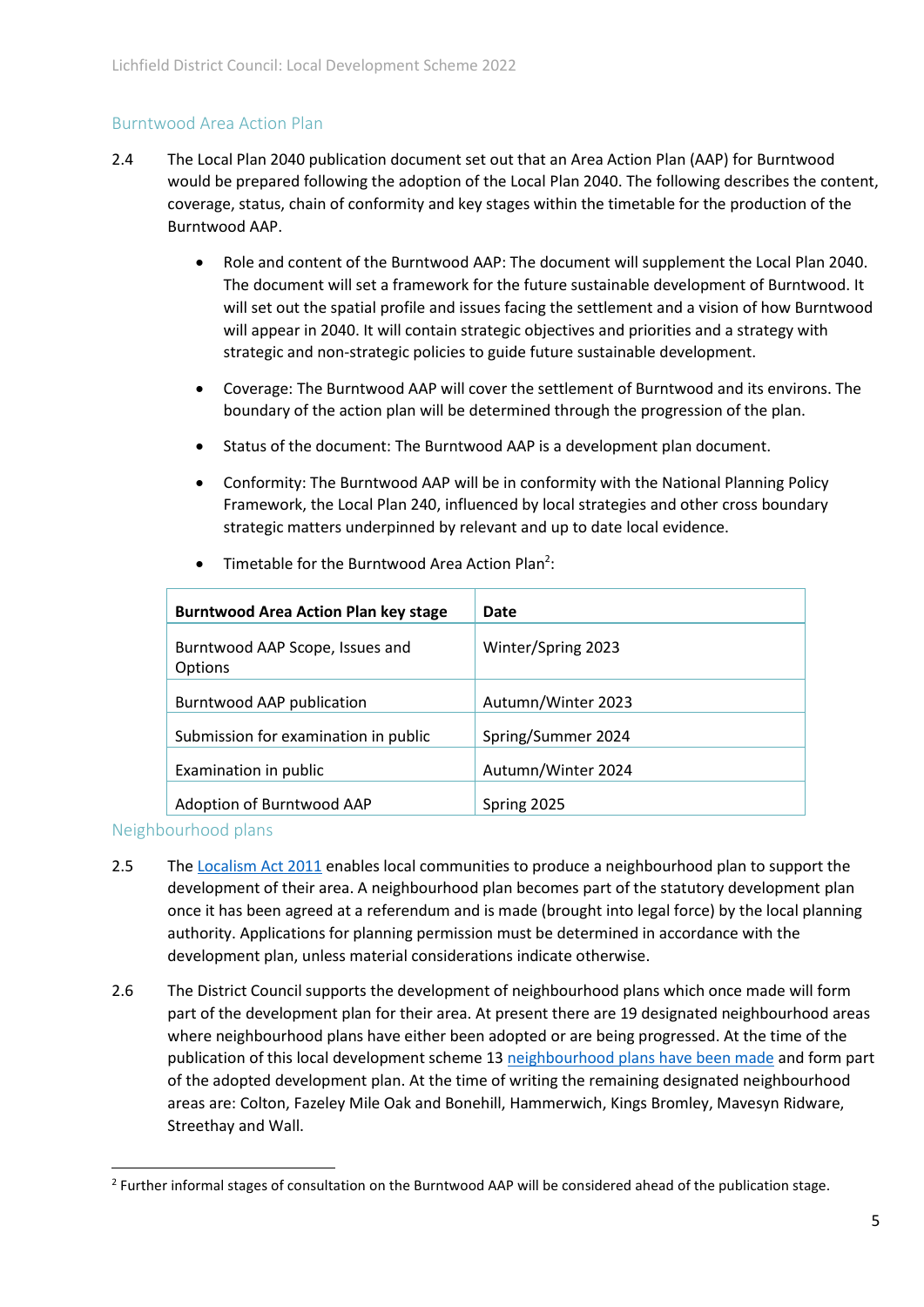2.7 Details of each neighbourhood plan is available on th[e District Council's website.](https://www.lichfielddc.gov.uk/neighbourhood-plans)

#### <span id="page-6-0"></span>Other supporting documents

**.** 

<span id="page-6-1"></span>Supplementary planning documents, design codes and masterplans

- 2.8 Supplementary Planning Documents (SPDs) expand on policies and proposals contained in the local plan. They do not form part of the statutory development plan and are not subject to formal independent examination. Following the adoption of the Local Plan 2040 the updates to SPDs will be undertaken and further SPD's progressed.
- 2.9 In addition to SPDs the Council will consider progression of development briefs and design codes where appropriate to relate to specific areas or sites within the District.
- 2.10 The following table shows the Supplementary Planning Documents with the date they were adopted and the anticipated SPD's which will be prepared. The Council may determine at a later date to prepare further supporting documents to those listed below and as such the list below should not be considered exhaustive:

| <b>Supporting planning document</b>            | Date adopted                  | <b>Consideration for</b><br>update or new<br>document |
|------------------------------------------------|-------------------------------|-------------------------------------------------------|
| <b>Rural Development SPD</b>                   | December 2015                 | Update to follow<br>adoption of Local Plan<br>2040    |
| <b>Historic Environment SPD</b>                | December 2015                 | Update to follow<br>adoption of Local Plan<br>2040    |
| <b>Sustainable Design SPD</b>                  | December<br>2015 <sup>3</sup> | Update to follow<br>adoption of Local Plan<br>2040    |
| <b>Biodiversity and Development SPD</b>        | May 2016                      | Update to follow<br>adoption of Local Plan<br>2040    |
| <b>Developer Contributions SPD</b>             | May 2016                      | Update to follow<br>adoption of Local Plan<br>2040    |
| Trees, Landscape and Development SPD           | May 2016                      | Update to follow<br>adoption of Local Plan<br>2040    |
| <b>Rugeley Power Station Development Brief</b> | April 2019                    | Update to follow<br>adoption of Local Plan<br>2040    |

<sup>&</sup>lt;sup>3</sup> Appendix A of the Sustainable design supplementary planning document was updated in spring 2019.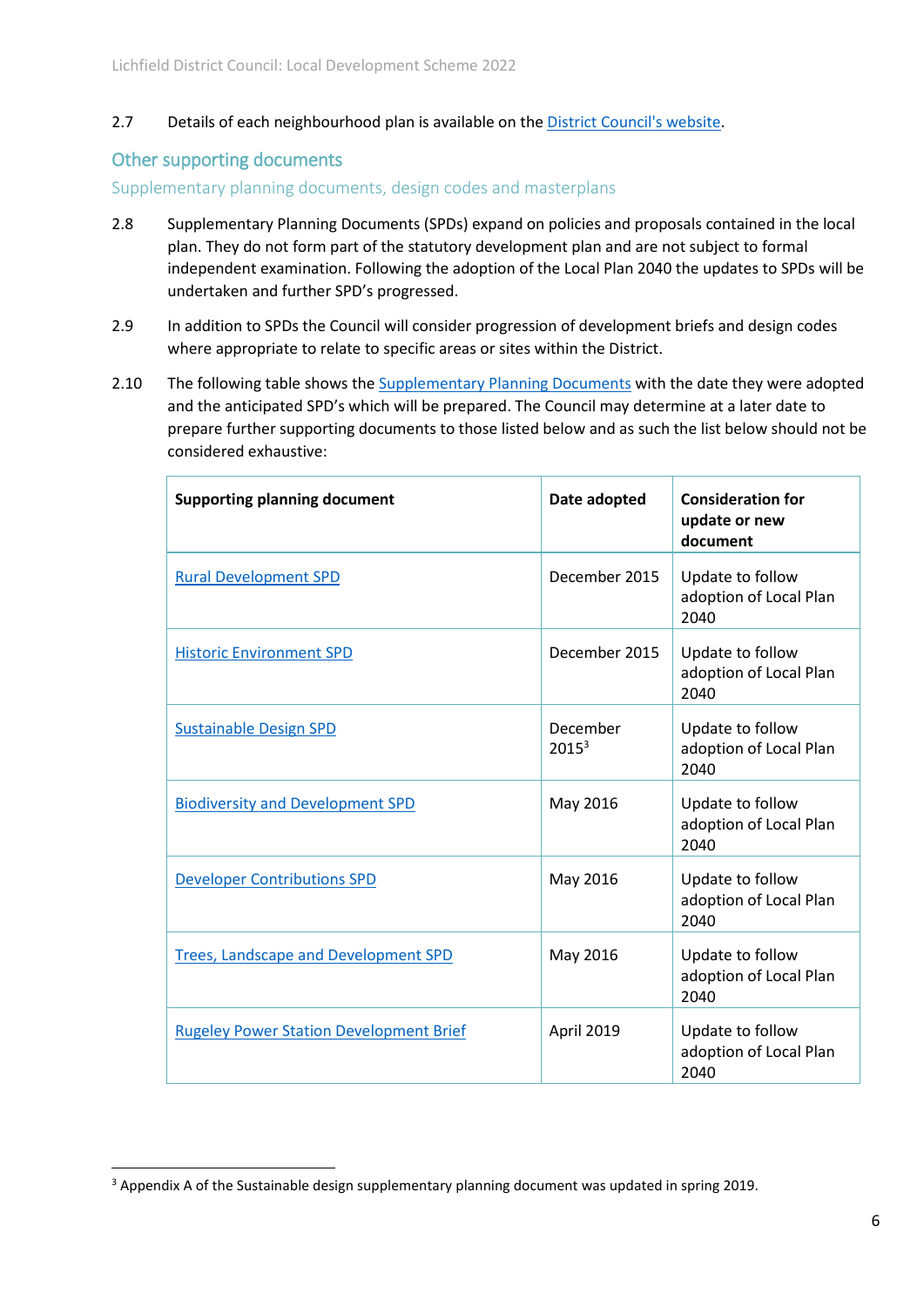| <b>Supporting planning document</b>                                                   | Date adopted             | <b>Consideration for</b><br>update or new<br>document      |
|---------------------------------------------------------------------------------------|--------------------------|------------------------------------------------------------|
| Climate Change and Zero Carbon SPD                                                    |                          | New document - Scope<br>/ Issues - Autumn /<br>Winter 2022 |
|                                                                                       |                          | <b>Consultation summer</b><br>2023                         |
|                                                                                       |                          | <b>Adoption Autumn 2023</b>                                |
| Air Quality SPD                                                                       |                          | New document - Scope<br>/ Issues - Autumn /<br>Winter 2022 |
|                                                                                       |                          | <b>Consultation summer</b><br>2023                         |
|                                                                                       |                          | <b>Adoption Autumn 2023</b>                                |
| North east of Lichfield Strategic Housing Allocation<br>Development Brief/master plan | $\overline{\phantom{a}}$ | New document - Scope<br>/ Issues - Autumn /<br>Winter 2022 |
|                                                                                       |                          | Consultation summer<br>2023                                |
|                                                                                       |                          | <b>Adoption Autumn 2023</b>                                |
| Area specific design code(s)                                                          | $\overline{\phantom{a}}$ | New document - Scope<br>/ Issues - Autumn /<br>Winter 2022 |
|                                                                                       |                          | <b>Consultation summer</b><br>2023                         |
|                                                                                       |                          | <b>Adoption Autumn 2023</b>                                |

#### <span id="page-7-0"></span>Statement of Community Involvement

2.11 The council's [Statement of Community Involvement](https://www.lichfielddc.gov.uk/local-plan/statement-community-involvement/1) (SCI) sets out the standards that the District Council intends to achieve in relation to involving the community in the preparation, alteration and continuing review of all local development documents and in development management decisions. The SCI goes beyond the statutory minimum requirements for consultation.

#### <span id="page-7-1"></span>Sustainability Appraisal

2.12 Where required development plan documents will be subject to [a Sustainability Appraisal](https://www.lichfielddc.gov.uk/local-plan/sustainability-appraisal/1) (SA) that fully meets the requirements of the strategic environmental assessment (SEA) directive. The main purpose of an SA is to appraise the social, environmental and economic effects of strategies and policies from the outset of the preparation process, so that decisions can be made that accord with the objectives of sustainable development. The sustainability appraisal process will be completed to support the various plan making stages as required by the legislation.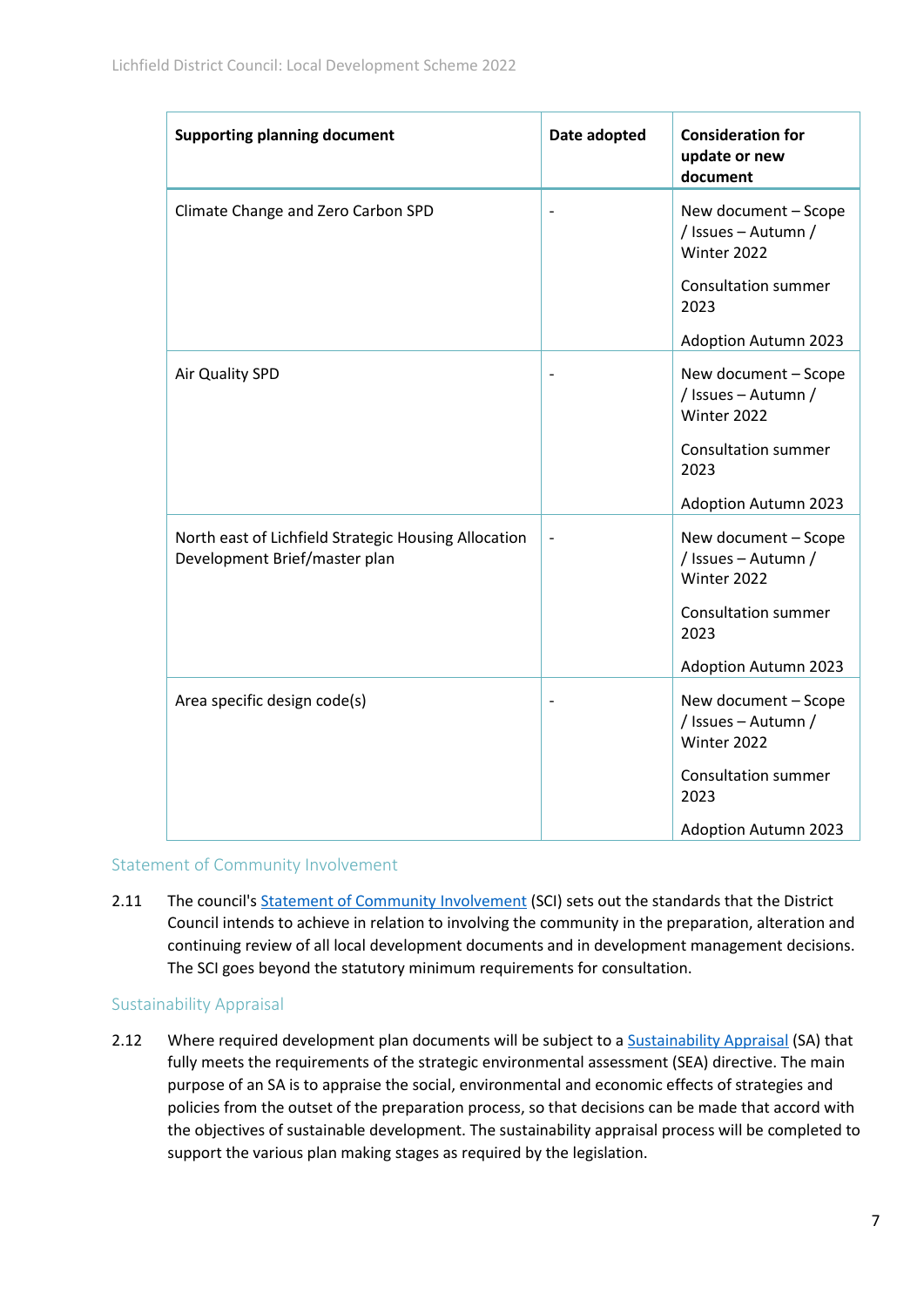#### <span id="page-8-0"></span>Habitats Regulations Assessment

2.13 A [Habitats Regulations Assessment](https://www.lichfielddc.gov.uk/downloads/download/179/habitat-regulations-assessment) identifies whether a plan is likely to have a significant effect on a European site, either alone or in combination with other plans or projects. This assessment must determine whether significant effects on a European site can be ruled out on the basis of objective information.

#### <span id="page-8-1"></span>Authority Monitoring Report

2.14 Local planning authorities are required to publish an annual report that monitors the progress and implementation of their local plans. It must specify whether adopted policies are meeting their stated objectives. The District Council's [Authority Monitoring Reports](https://www.lichfielddc.gov.uk/downloads/download/194/authority-monitoring-report) (AMRs) are available on the C[ouncil's](https://www.lichfielddc.gov.uk/downloads/download/194/authority-monitoring-report)  [website.](https://www.lichfielddc.gov.uk/downloads/download/194/authority-monitoring-report)

#### <span id="page-8-2"></span>Infrastructure Delivery Plan and Infrastructure Funding Statement

- 2.15 A[n Infrastructure Delivery Plan](https://www.lichfielddc.gov.uk/downloads/download/138/infrastructure-delivery-plan) (IDP) sets out what infrastructure improvements will be required to help deliver the aspirations of the local plan. It includes transport improvements, social and community facilities, utility services and green spaces, it sets out what is committed and what will be required to deliver the local plan as well as the longer term and aspirational infrastructure projects within the district.
- 2.16 The council is required to publish an [Infrastructure Funding Statement](https://www.lichfielddc.gov.uk/downloads/file/1777/infrastrucutre-funding-statement-2020) (IFS) each year which provides a summary of the financial and non-financial planning obligations which have been sought and received by the council. Lichfield District Council seeks such obligations through the community infrastructure levy (CIL) and section 106 agreements (S106). Both S106 agreements and CIL are used to provide for supporting infrastructure associated with new development.

#### <span id="page-8-3"></span>Community Infrastructure Levy

- 2.17 The [Community Infrastructure Levy](https://www.lichfielddc.gov.uk/planning-policy/planning-obligations-1/2) (CIL) is a planning charge, introduced by the Planning Act 2008 as a tool for local authorities in England and Wales to help deliver infrastructure to support the development of their area. It came into force on 6 April 2010 through the [Community Infrastructure](https://www.legislation.gov.uk/uksi/2010/948/contents/made)  [Levy Regulations 2010](https://www.legislation.gov.uk/uksi/2010/948/contents/made) (as amended) and is based on a charge per square metre of development.
- 2.18 Lichfield District Council adopted its [CIL charging schedule](https://www.lichfielddc.gov.uk/downloads/file/293/community-infrastructure-levy-charging-schedule) on 19 April 2016 with charging commencing from 13 June 2016. A CIL charge applies to all relevant applications determined on or after this date. A number of policies to support the council's CIL process have been adopted:
	- [Exemptions, Relief and Exceptional Circumstances Policy.](https://www.lichfielddc.gov.uk/downloads/file/299/community-infrastructure-levy-excemptions-relief-and-exceptional-circumstances-policy)
	- **•** [Instalment Policy.](https://www.lichfielddc.gov.uk/downloads/file/297/community-infrastructure-levy-instalments-policy)
	- [Payment in Kind Policy.](https://www.lichfielddc.gov.uk/downloads/file/295/community-infrastructure-levy-payment-in-kind-policy)
	- [Surcharges and Enforcement Policy.](https://www.lichfielddc.gov.uk/downloads/file/294/community-infrastructure-levy-procedure-note-surcharges-and-enforcement)
	- [Governance Administration Procedures.](https://www.lichfielddc.gov.uk/downloads/file/298/community-infrastructure-levy-governance-administration-procedures)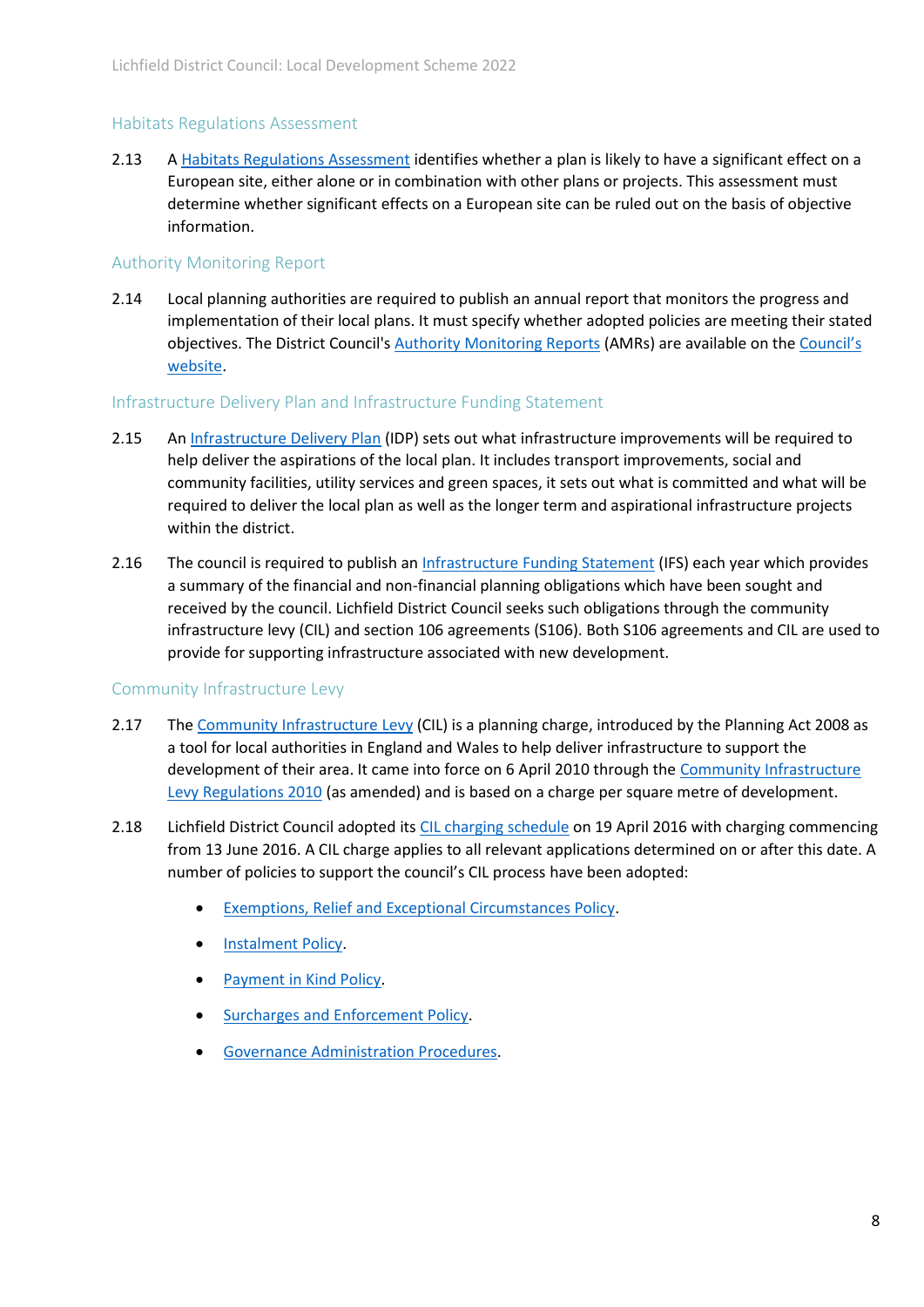## <span id="page-9-0"></span>3. Background evidence

- 3.1 When preparing its local development documents the council seeks to ensure that these are integrated with and complimentary to a range of adopted policies and strategies, including those produced by other partners. This helps us ensure issues which also affect our neighbours and partners are addressed as part of our duty to cooperate.
- 3.2 A wide range of background work needs to be undertaken and taken into account when preparing the local plan. This background work will be the evidence base that supports the strategy and policies of the local plan. Some of the evidence base studies will be undertaken in house, however specialist knowledge will be required for other studies and as such will be undertaken by consultants.
- 3.3 The range of strategies, policies and background technical studies includes the following documents, the full locally prepared evidence base can be viewed on the District Council's [website.](https://www.lichfielddc.gov.uk/homepage/85/evidence-base)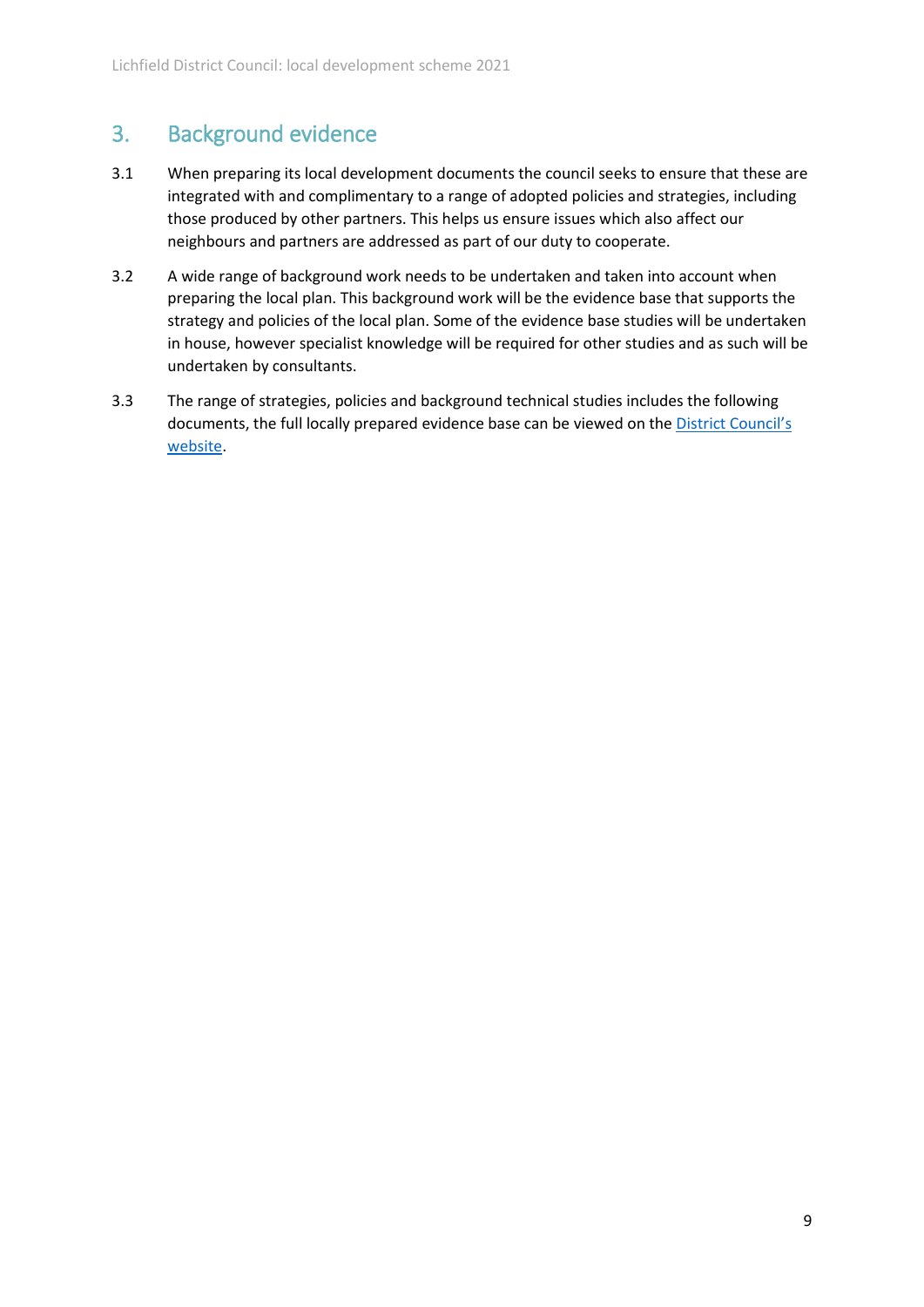### <span id="page-10-0"></span>4. Resources, monitoring and review

- 4.1 The broad resources and management arrangements for each local development document are primarily located within the [Spatial Policy and Delivery team](https://www.lichfielddc.gov.uk/planning-policy/contact-team-request-meetings/1) at the council. However, there will be significant involvement of other officers across the District Council and assistance from other organisations for example Staffordshire County Council, for example in relation to transportation and education issues.
- 4.2 Throughout the process the input from our elected members will be vital and this will be through the relevant council committees.
- 4.3 There will always be a degree of uncertainty associated with preparing the timetable within the local development scheme such as a new technical information, other reviews and other unforeseen circumstances that warrant changes or review may delay the production of the local plan. In order to identify any issues as soon as possible the council will monitor the progress of the preparation of the local plan and neighbourhood plans through the **Authority** [Monitoring Report.](https://www.lichfielddc.gov.uk/downloads/download/194/authority-monitoring-report)

| <b>Risk</b>                                                               | Impact                                                                                                   | <b>Mitigating actions</b>                                                                                                                                                                                                       |
|---------------------------------------------------------------------------|----------------------------------------------------------------------------------------------------------|---------------------------------------------------------------------------------------------------------------------------------------------------------------------------------------------------------------------------------|
| New national policies<br>published.                                       | Additional work to<br>comply with new<br>requirements.                                                   | Respond to changes as early<br>as possible.                                                                                                                                                                                     |
| Level of public engagement<br>proves greater than the<br>assumption made. | Increased time required<br>for public and<br>stakeholder<br>involvement. Possible<br>programme slippage. | Build in some flexibility in<br>programme.<br>Monitor progress.<br>Consider drawing in<br>additional resources.                                                                                                                 |
| Staff turnover and difficulties<br>in recruitment.                        | Reduced capacity may<br>cause slippage in Local<br>Plan preparation.                                     | Fill vacancies promptly where<br>possible.<br>Consider re-deployment to<br>meet key targets and<br>milestones.<br>Consider recruitment<br>incentives.<br>Consider using consultants<br>where specific expertise is<br>required. |
| Unforeseen pressures on staff<br>time for other work.                     | Staff diverted to other<br>work may cause slippage<br>in Local Plan<br>preparation.                      | Local plan to be a strategic<br>plan priority.<br>Closely manage staff tasks<br>and consider re-deployment.                                                                                                                     |

4.4 The council has carried out a risk assessment of the projects contained in this document as set out in the table below.